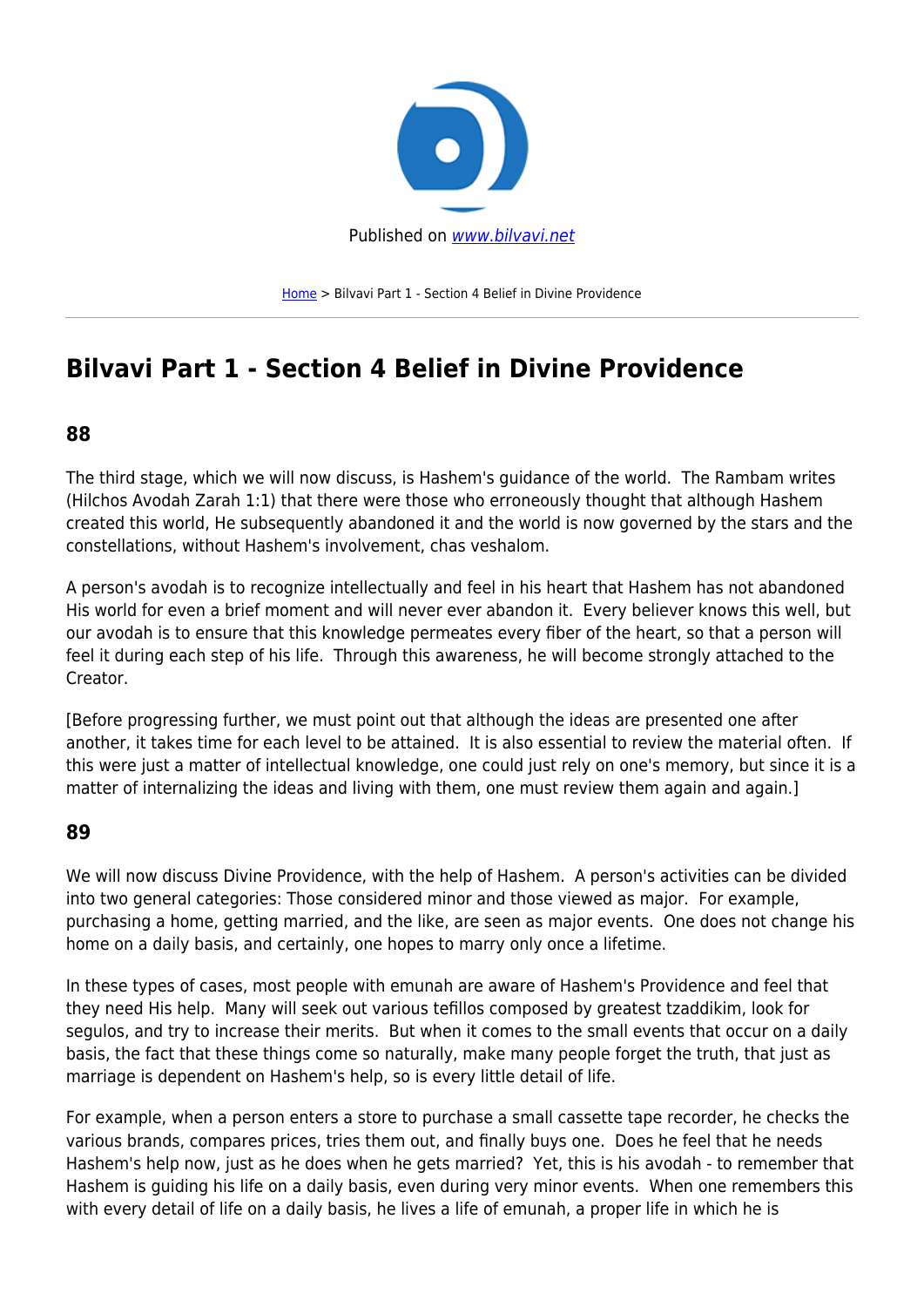#### connected to Hashem.

#### **90**

Let us explore this further. Let's say that we ask a person who is about to buy a table, a set of chairs, or something similar, "Do you think you really have control over what kind of table you will buy, or do you clearly believe that you cannot determine this at all, and it is Hashem Who decrees exactly what you will buy?" Most people, apparently, know the truth that a person doesn't really have the ability to determine which table he will buy. However, this is just something hidden somewhere in the back of their mind. Not only is it far from their heart, but it is not even in their consciousness. A person doesn't naturally think about this or contemplate it at all. A person's avodah, therefore, is to train himself to think before doing even small acts, like the purchase of a table or chairs. Don't run to the store without a moment's thought. Stop to think a little and contemplate what you are about to do. Consider whether you are the one who determines what you will achieve in the act you are about to do. After you have thought about it, speak it out and say to Hashem, "Master of the World, I know clearly that when I buy the table, I do not have control at all as to which table to buy, but it is all by Your decree. (However, a person can certainly effect the decision through prayer, as will be explained later at length, with the help of Hashem.)

[Care must be taken that this basic emunah should not be used by the yetzer hara as an excuse to absolve oneself from the responsibility to make reasonable hishtadlus to spend one's money wisely. One is required to make responsible and well-considered choices taking into account all relevant factors, in particular how this purchase will affect others. The result of an irresponsible, rash decision may be that Hashem will decide to let you suffer the consequences of your folly.]

#### **91**

A person should train himself gradually, that whenever he is about to buy an object or accomplish anything else, he should consider whether the matter really is really under his control. In this way, he will instill within himself the fundamentals of simple and pure emunah, that there is one unique G-d, the Master of all the worlds, Who alone determines every single detail (except for the fear of Heaven, as Chazal have said, "Everything is in the hands of Heaven except for the fear of Heaven" [Berachos 33b]).

One should accustom oneself, for a long period of time, to perform every act with a thought of emunah. In this way he will connect all his actions to the Master of all the worlds. His life will be saturated with emunah, and all his deeds will be linked to the one unique God. This habit will become his nature, and he will truly acquire it in his soul. Pure, unadulterated, and simple emunah will be firmly entrenched within him.

#### **92**

This is a person's avodah: to firmly infuse himself with the knowledge that the only One Who determines each and every event is the One Master of the world. We shall try to make this matter more meaningful to you, so that not only will you accept this intellectually, but you will also feel it in the depth of your heart.

A person's avodah is to first nullify the notion, and then the feeling, that he is in control of events in the world. His avodah is to weed out this feeling from its roots, to ferret it out and destroy it, until he truly feels that he has control over nothing but the acquisition of fear of Heaven, which Chazal have said this is the sole arena of free will. Other than that, every single event is determined by the One Master of the world.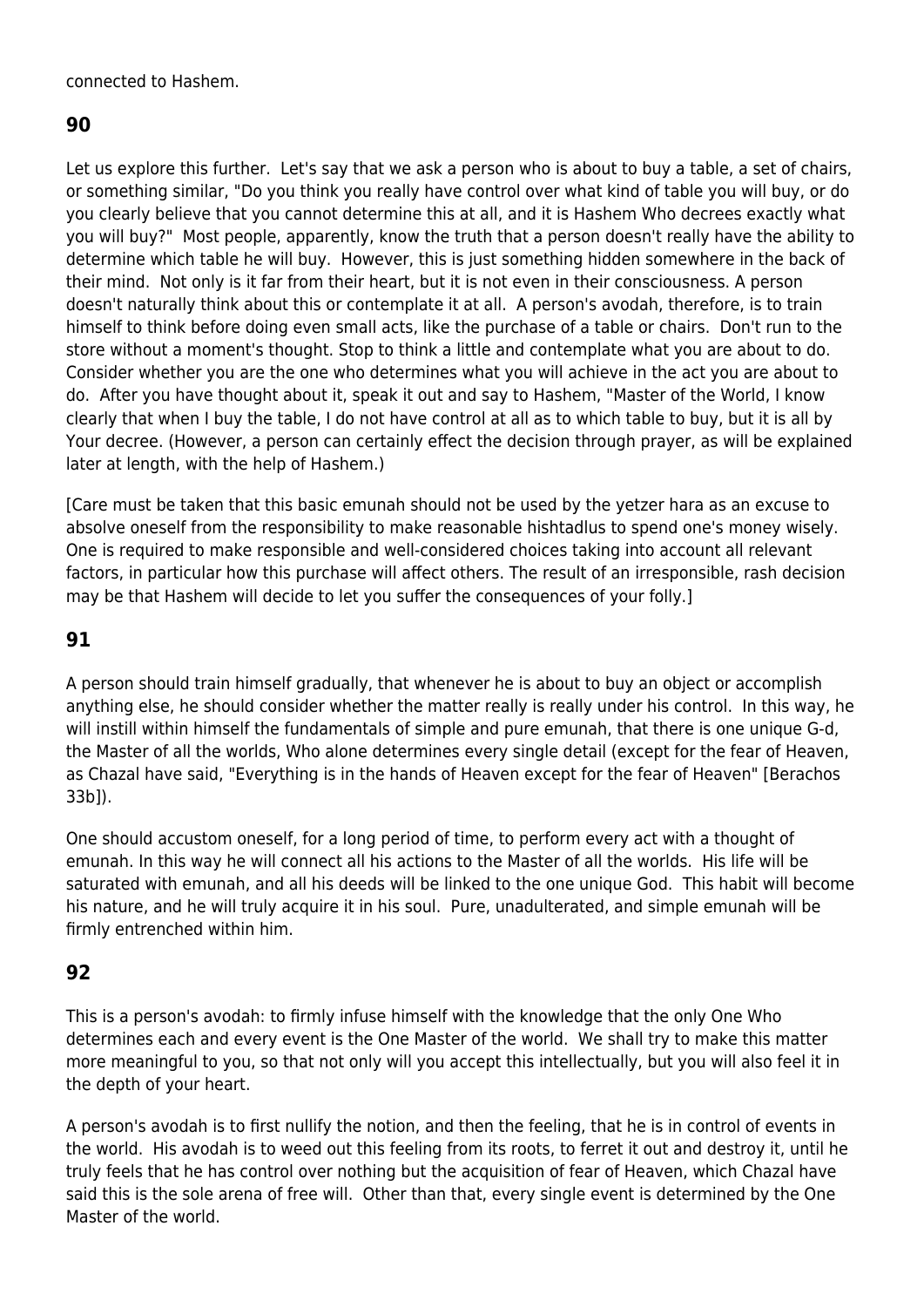## **93**

It says, "You shall know today and impress on your heart" (Devarim 4:39). This is a most basic principle and the root of the entire process of avodah. A person's task is first, "know today" to establish the concept in his mind as a given. After the idea is a well-established fact in his mind, there begins the process of "and impress it onto your heart," taking the knowledge to heart. The feelings of one's heart must be in consonance with one's way of thinking, so that it receives the knowledge without any obstruction. This requires a pure heart that has been freed from the "foreskin of the heart", which prevents the truth from penetrating into the heart and guiding it. This is the process of spiritual growth for any level a person strives to acquire. First there is the stage of "know today," and then, there is the stage of "and impress on your heart."

### **94**

There are two ways to effect the transition from the stage of "know today" to the stage of "and impress on your heart."

The first is through extensive contemplation on the matter one wants to master. This can be achieved by setting aside a set time each day to think about it for a long period of time. (We will later discuss the statement of the Ramchal in Derech Etz Chaim that everyone must devote about an hour a day for contemplation.) Alternatively by thinking briefly about the matter at short intervals throughout the day - approximately once every fifteen minutes - (except when one is studying Torah, as mentioned before).

The second way is to repeat statements relevant to the topic numerous times. The mouth has the power to inspire the heart, as will be explained later, with the help of Hashem.

### **95**

We will now focus on the method of contemplation during the allotted time devoted to such thought. We will try to show how to think in order to acquire emunah in Hashem's Providence over every detail of life.

A person should sit in his house and devote about an hour of quiet time, free of any worldly distractions, and begin to think: "Who lives in this house? I and my wife," and so on. Then, he should think: "Who determined that she would become my wife? Did I determine it, or was it the One Unique Being - Hashem - Who determined it?" He should talk about this in the form of a question (as described above) and then respond to himself, "Chazal, whose words are absolute truth, revealed how Hashem guides the world and they taught us that forty days before a fetus is formed, a Heavenly voice proclaims, 'The daughter of this man will marry that man' (Sotah 2a). Hence, Hashem Himself determined who would be my wife. I didn't determine it at all, only He did.

Since this marriage was determined by Him, it must be clear to me that whatever resulted from this marriage also came through Him. There is no such thing as Hashem doing an action and not foreseeing all its results. Everything was revealed to Him from the beginning, and whatever ensues is His will. Hence, all the results of this marriage are really His will."

#### **96**

The person should continue to reflect: "Who determined that I would live in this house? Was it I, because I looked at a number of places and liked this one, or did Hashem determine it, as Chazal have said that a Heavenly voice proclaims, 'This house will go to that person'?" (Sotah 2a).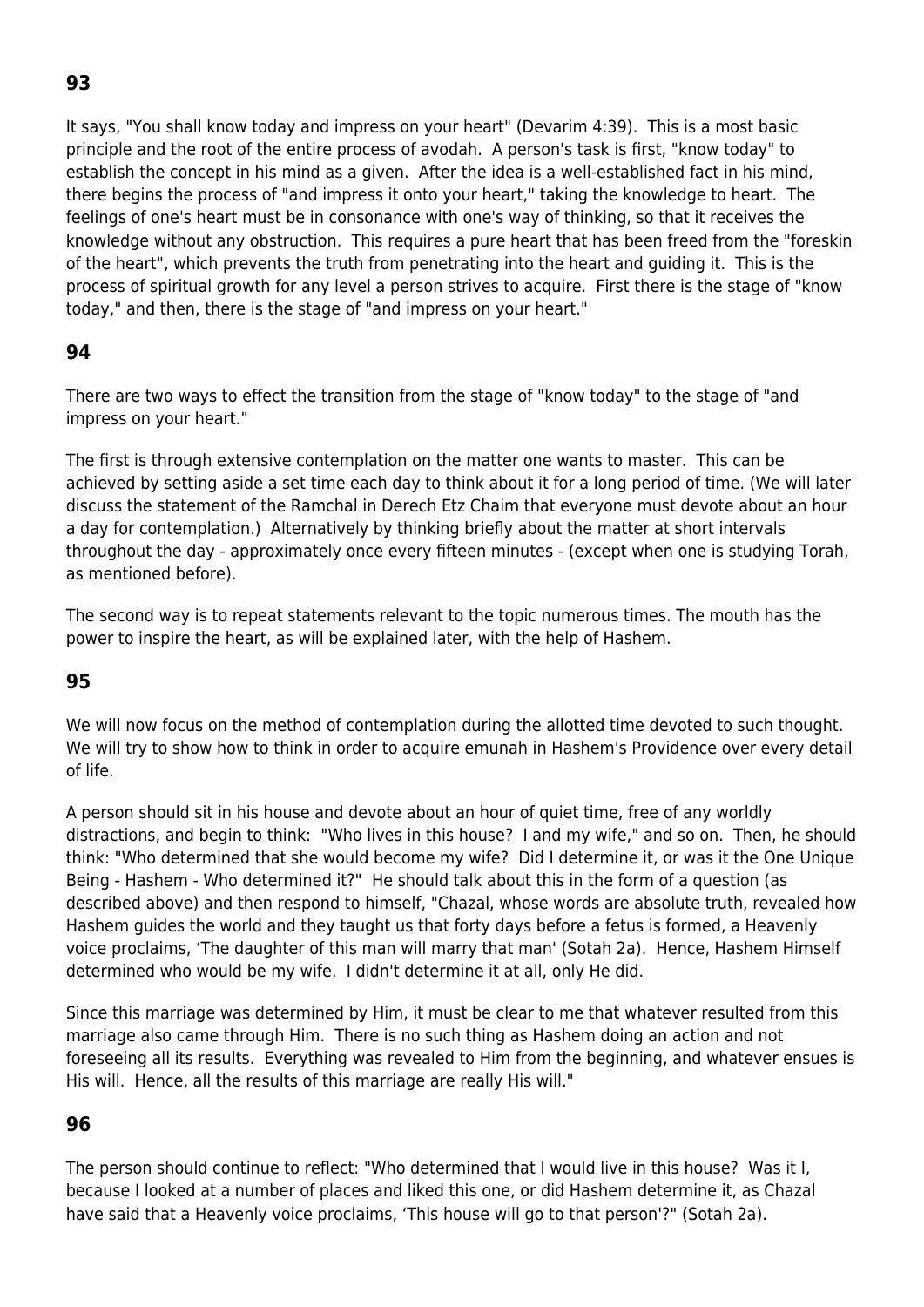He should consider the fact that although he already knows clearly that the words of Chazal are true, he doesn't think about the concept much; it is just stored somewhere in his memory. In addition, since he doesn't think about it often, his heart doesn't sense it. The feeling that he determined it by himself is closer to his heart.

A person will thus gain a clear grasp of his condition. He knows intellectually Who determined who will be his wife and where he will live, but he has two problems: a) He doesn't think about this much. b) His heart doesn't feel it. He will then resolve to think about it more frequently and to work on similar details. He must first rectify the first problem, by at least keeping this belief alive in his mind with clear, pure and calm thought. Slowly, the concept with take root in his soul, and his heart, too, will feel it properly.

#### **97**

In addition to contemplating this, he should articulate all his thoughts, repeating words of emunah, and affirming that only Hashem determines every detail. He should review each point, one after the other with great patience, because this will have a major effect on the soul. (There are two ways to do this: He could speak about Hashem in the third person, saying that Hashem determines each detail, such as this one and that one. The other way is to speak directly to Hashem in the second person, saying, "You, Hashem, determined who shall be my wife and where my home will be." This is a lofty level that expresses the goal of a person's life which is to feel that he is in the presence of Hashem. But if this is difficult to start with, one may use the third person.)

#### **98**

In this way, a person should analyze all the aspects of his life in great detail. He should also articulate any considerations that might, chas veshalom, oppose simple emunah: "It seems that I chose my marriage partner and my home." Then, he should discount them one by one, saying to Hashem, "Even though my feeling is that I am in control, I know that this is not true. You are the One Who determined that this person will be my marriage partner and that I will live here."

A person should carefully consider one detail after another. He should consider, for example, the chair he is sitting on and the table nearby. He should reconstruct the process of the purchase, how he chose the particular style and color of the table and chairs: "If so, on the surface, it seems that I chose my table and chairs." But, he should then continue to reflect and then articulate: "This is not true. Only, You, Hashem, determined precisely which table and chairs I would get. Without a doubt, even if I chose the color and style, the manufacturer makes many such chairs, so why did this chair or table specifically become mine? This was Your doing, Hashem, and You determined it with precision."

In this way, he should consider the contents of his wardrobe, his shirts, his shoes, and so on, item by item. With each item, he should repeat in his mind and verbally state that only Hashem determines with precision which object will be his. He should thus cover all the objects he owns, and review all the events he has experienced, considering each one in detail, instilling within himself the fundamentals of emunah, the simple emunah that only Hashem determines each detail. He should first think about it in his mind, and then articulate it, as we said before, either in the third person ("He") or in the second person ("You") - if he is ready for that.

#### **99**

"I have emunah because I spoke" (Tehillim 116:10). As the sefarim hakedoshim explain, "When do I have emunah? When I speak!" That is to say, emunah is planted deeply in a person's heart by expressing it in words. The more one articulates one's emunah in addition to thinking about it, the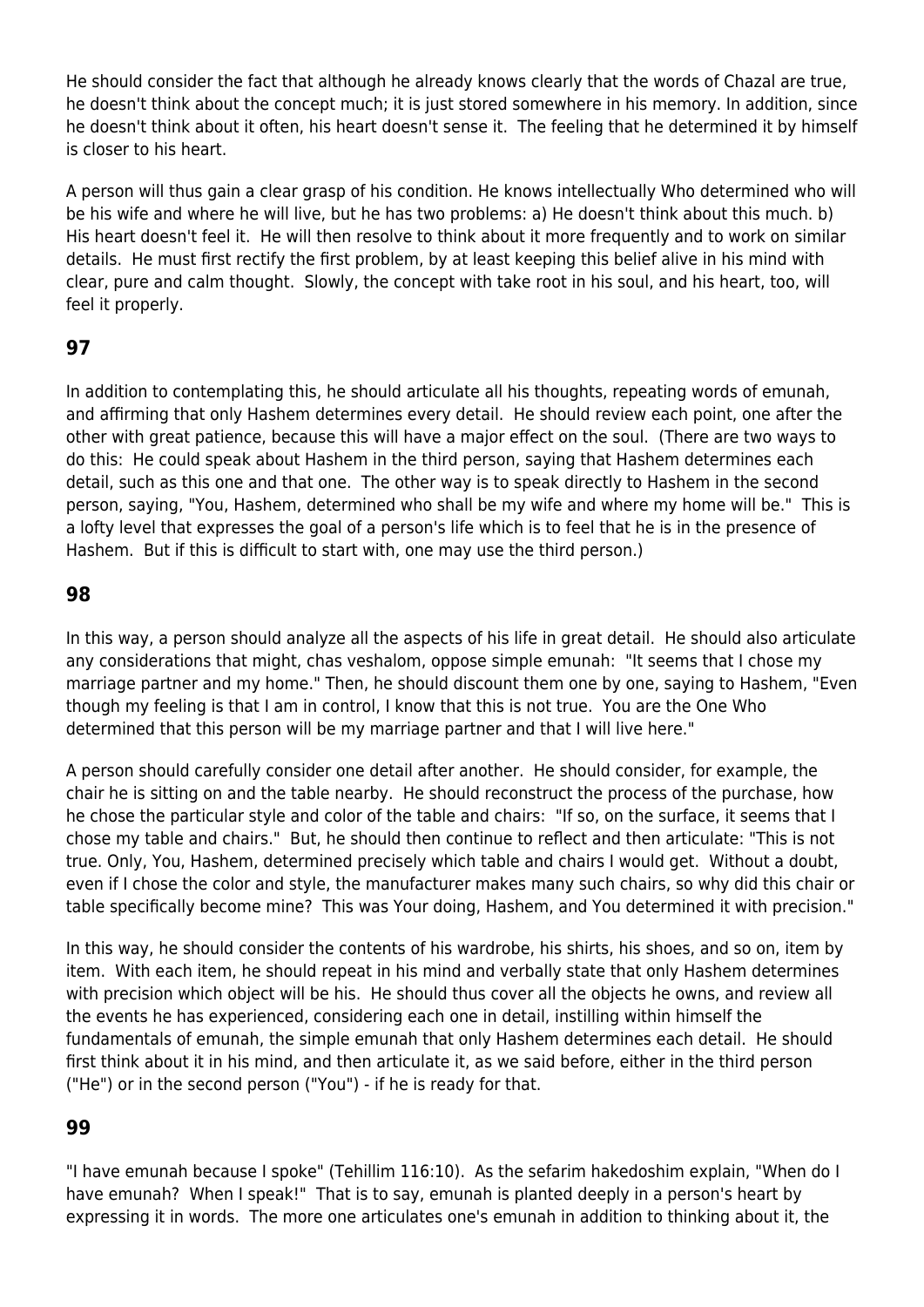more emunah will take root deeply in his heart. The opposite is also true: "Emunah is lost; it is cut off from their mouths" (Yirmiyahu 7:28). As the sefarim explain, why is emunah lost? Because it is missing from their mouths. Since they were not accustomed to constantly articulate words of emunah, in addition to thinking about it, emunah became lost from their hearts. The deep clarity of the light of emunah was concealed and buried in their hearts; it was not alive there in an active way.

## **100**

These words of emunah can be expressed in two forms. When talking to friends, emunah must be a dominant theme that accompanies everything one says. But that is not enough. Even when a person is alone, which in fact is the main time for instilling emunah, he should express ideas of emunah in great detail, as explained above. "Even when I walk in the shadow of the valley of death, I will not fear, for You are with me" (Tehillim 23:4). A person must constantly speak words of emunah, and always live with Hashem with pure emunah. In this way, "Even when I walk in the shadow of the valley of death, I will not fear, for You are with me." The person will always be in the state of "for You are with me."

### **101**

The gemara in maseches Bava Kamma (3b) describes man as one who prays (mav'eh), based on the passuk (Yeshayahu 21:12), "If you wish to pray, then pray (be'ayu)." A person's task is to speak to Hashem and about Him with words of pure emunah. One who habituates himself to constantly speak this way and does not give up hope can reach a wondrous level of emunah. He can attain a true acquisition of pure emunah in his soul. This can be achieved entirely through simple words of emunah, not with lofty and sophisticated ideas, but with total simplicity. This is the essence of the Jewish soul - simple and pure emunah in the Creator of the Worlds.

### **102**

The times when a person must strive to instill emunah in Hashem's Providence fall into two categories, as we explained above with regard to every aspect of avodah: 1) During the time in the day devoted to contemplation, which we have just been discussing. 2) At brief intervals throughout the day - about every fifteen or thirty minutes.

During the months in which a person is working to attain this level of faith, the matter must occupy his heart throughout the day. He must live with this perspective all day long. If he works with it only during his designated hour of contemplation, there will be an interruption of 23 hours until the next time he thinks about it. Anything that is not constant cannot properly take root in a person's soul. Therefore, throughout the day, one must think about the matter he is toiling to master.

#### **103**

There are two applications of remembering Hashem's Providence throughout the day. One application is when the occurrence is not a daily event, and the other applies to a daily occurrences.

We will begin with the first application. A person plans, for example, to purchase a table, chairs or the like. Preferably, before leaving the house, he should think to himself and say, "I am going to buy a table and chairs. I cannot really choose at all. Only Hashem will determine which table will I purchase. What I do and the choice I make will not make any difference at all, but nevertheless according to the level of hishtadlus (required effort) expected from me, I need to go about making a choice, as the Mesillas Yesharim says (ch. 21) that even though one puts forth effort, he must know that his effort does not really accomplish the result."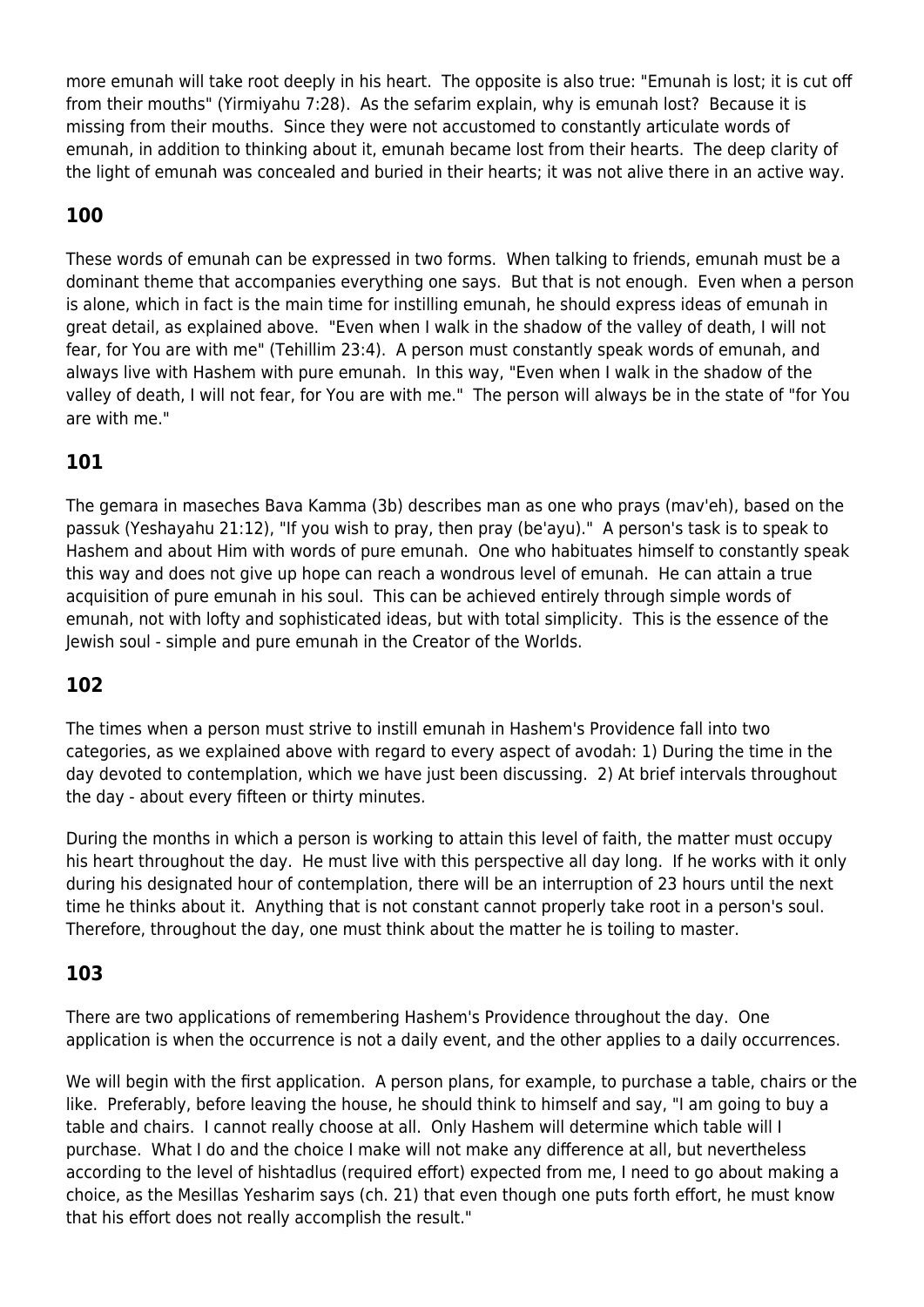This is the perspective with which he should enter the store. Even when he is in the store and begins to select the table and chairs, he must keep in mind that his choice is like that of a monkey that acts as directed. He is not in control at all, because Hashem has already determined which table and chairs will enter his home.

### **104**

We have used the example of a table and chairs, but obviously, this is just an example. The point is that a person should not buy anything without some prior contemplation. No matter what he buys, be it a refrigerator, a washing machine, a cabinet, or anything else, he must first prepare himself mentally, as described above, and then go to buy the item together with Hashem, not by himself, chas veshalom. A person must acquire the habit of not doing any significant act without entertaining a thought of emunah beforehand. One who acts in this manner will find that along with each material acquisition, he has gained a great and powerful spiritual acquisition. by going about a purchase in such a manner, he will infuse his heart with emunah in Divine Providence. By repeatedly thinking and articulating these thoughts, pure faith in Hashem's Providence will take root inside him.

### **105**

We have dealt so far with significant acts, such as major purchases. Once one has attained the habit of contemplating significant acts, his avodah is to habituate himself to do so regarding even minor acts.

We will provide an example: A person goes to buy food for Shabbos. Through this commonplace act, he can acquire a great deal of emunah. For example, he stretches out his hand to take a package of noodles from the shelf. He should think to himself and say, "This shelf has tens of packages. Why did specifically this one come to my hand and not another? It must be that for some hidden reason, You decreed that precisely this package would come to my hand, and not another." (We are not going into what might be the reasons why Hashem decrees such things.)

The details are numerous, but there is one underlying principle: a person must train himself to inculcate himself with emunah in Divine Providence every time he buys something, as described above. An acquisition carried out in this way can enable one to make a great acquisition of emunah. Certainly, if a person takes this to heart, and accustoms himself to do so always, emunah will firmly take root in his heart.

One must get used to living this way and achieve thereby a lofty and awesome spiritual acquisition, that of pure emunah in Hashem and His Providence. One should accustom himself to ponder many different situations throughout the day. For example, when he sits down to eat some bread, he should consider the fact that specifically this piece of bread came to his hand. When washing his hands or drinking, he should ponder that this water came to him specifically though precise Divine Providence.

### **106**

Of course, one cannot always contemplate every detail of his life, but one should strive constantly to expand his awareness to more details of life, little by little, until the concept is fixed in his heart.

The main thing is that one must avoid the superficial perspective, in which Hashem's Hand and Providence are seen only during very unnatural events and miracles. Rather, a person must see Hashem during each detail of his life, even the smallest of them, although it may seem to be a very natural happening.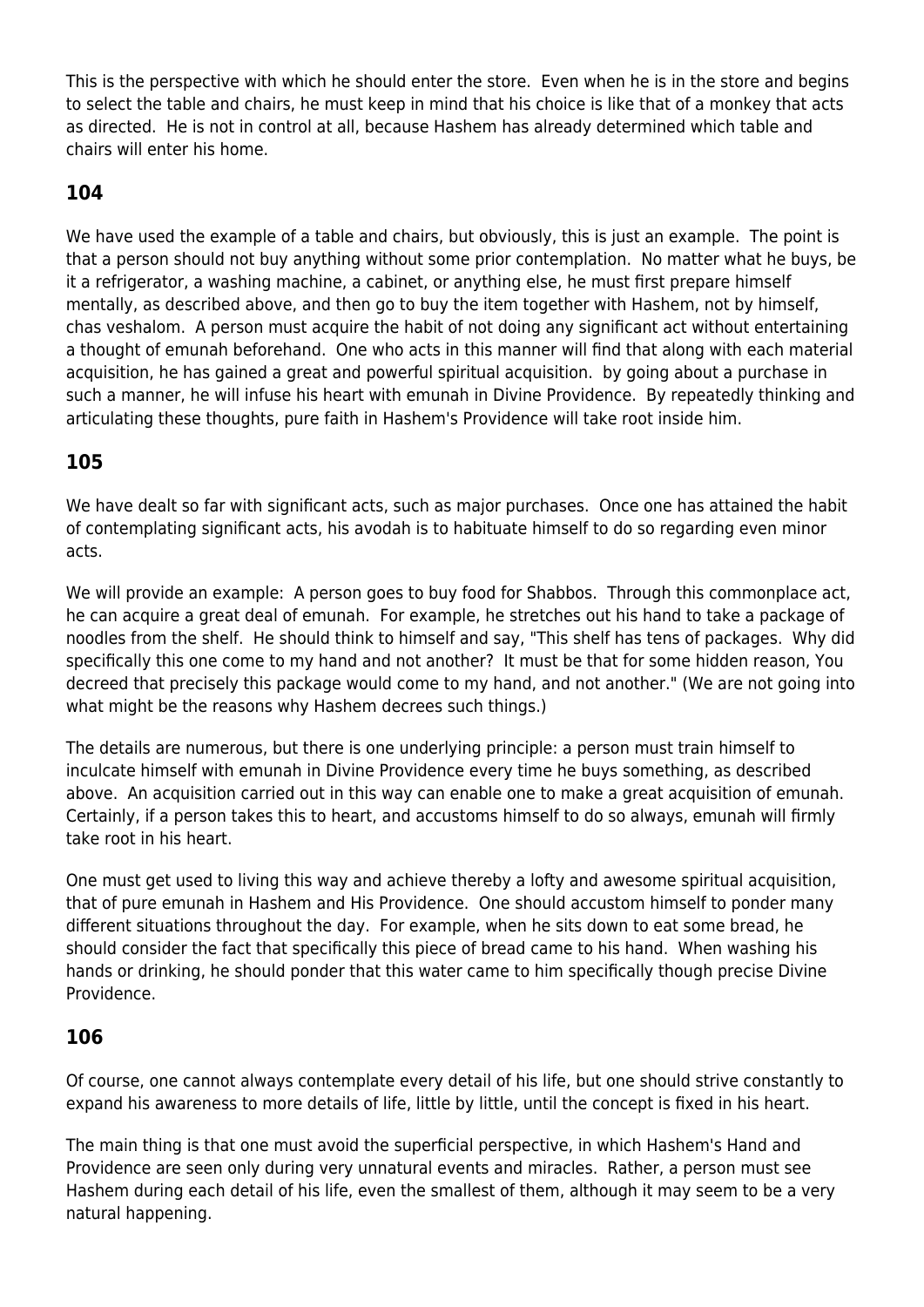The point is not to tell stories of wondrous events. To be spiritually alive, one must live with genuine emunah his entire life. One who lives in such a manner will attain a very high degree of deveikus to Hashem, provided that he has fulfilled the prior conditions, which are remembering Hashem's existence and being aware that He is the Creator and we are his creations.

[But contemplation is not enough; one must express these thoughts. One must know that he is not talking to himself. He is talking to the Creator of the world with the definite faith that He listens attentively to every word of emunah that comes from a sincere Jew.]

#### 107

We must understand that although this is a simple path, it affects the deeper recesses of one's soul. The yetzer hara may ridicule a person claiming that this approach is stupid and simplistic. However, anyone who has achieved the simplicity born of kedushah will understand and sense [that this process takes a person out of a superficial world and places him into a completely different world.]

Hashem is called a "hidden G-d" (Yeshayahu 45:15). Where does He hide? In a person's heart. A person must work to reveal Hashem's presence in his heart. This is achieved through an approach of uncomplicated simplicity based on kedushah. A thoughtful person can discover Hashem through each detail of creation, and remove the veil from his heart.

#### **108**

Now that we have shown how to instill in one's midst a simple and pure faith in Hashem's Providence, we will see how establishing this emunah in one's heart will weaken the degree of one's anger.

The truth is that anger is a measuring rod for a person, through which the extent of one's faith in Hashem's Providence can be checked. The greater one's emunah is in Hashem's Providence, the weaker is his trait of anger. And the further one is from faith in His Providence, the greater will be his anger. (This is besides the differences in people's natures, making some people quicker to anger than others.) Therefore, if a person wants to check if his efforts have borne fruit and whether faith in Hashem's Providence has made inroads into his heart, one method is to check the degree of his anger. If his reactions have not changed and he becomes as angry as he did before, he has not truly acquired emunah in Hashem's Providence. But if he finds that the degree of his anger is decreasing, he can take that to be an indication of the extent to which he has indeed acquired emunah in Hashem's Providence.

### **109**

We will give a brief introduction before we explain how instilling emunah can cure the trait of anger. There is a principle that applies to all true avodah in general and specifically regarding the trait of anger. The way to correct any trait and give it a proper balance is through bringing Hashem into the picture.

"If I [Hashem] am here, all is here" (Succah 53a). That is to say, if Hashem is included in the process in an appropriate manner, the matter in question will be properly rectified. When Hashem is truly present at the heart of a matter, it will perforce be properly corrected and perfected, with no evil or deficiency at all. A person's entire avodah therefore is to properly bring Hashem into the picture.

### **110**

We will now discuss and explain how to cure the trait of anger. How does one bring Hashem into the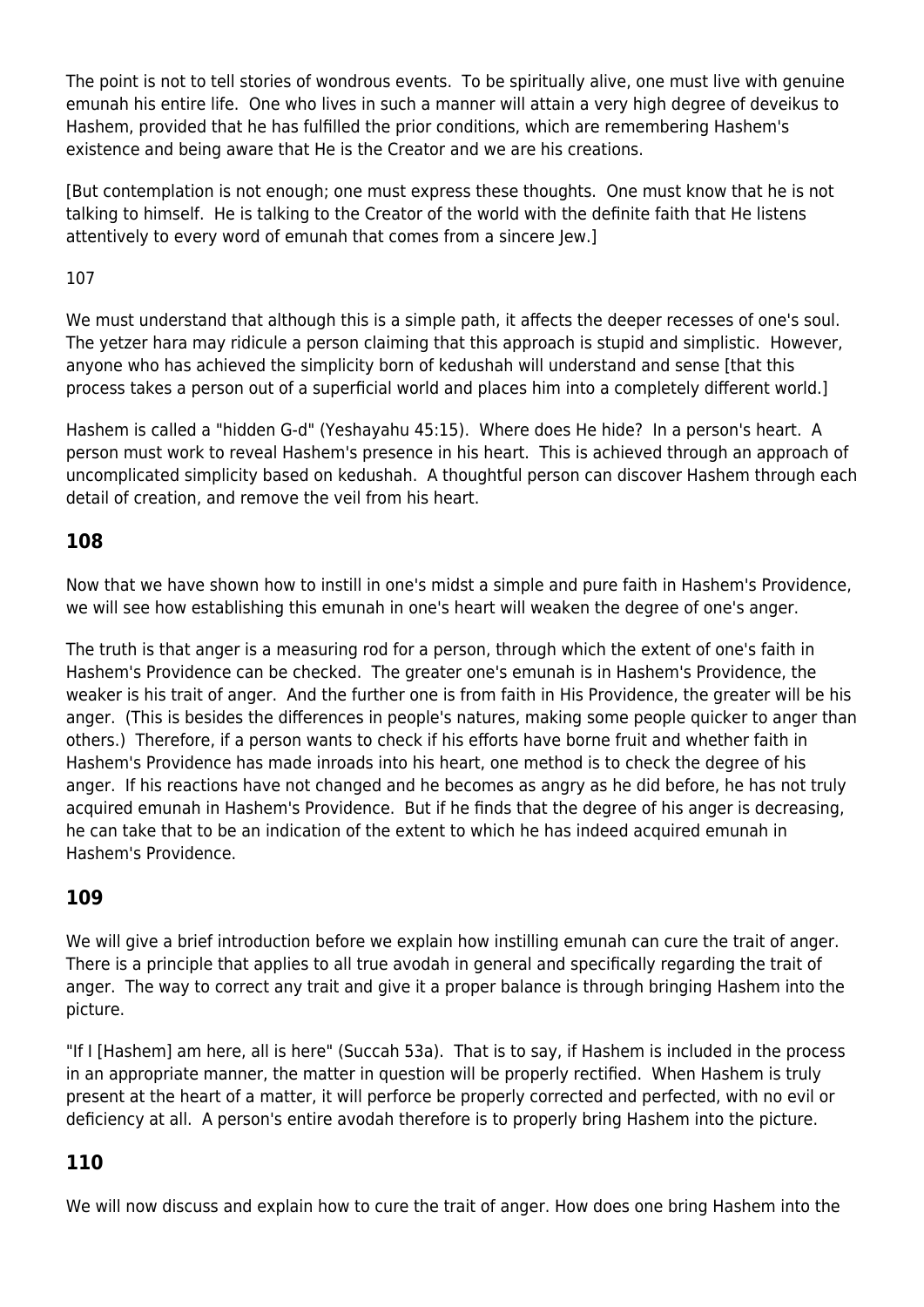picture, to cure it?

What leads a person to anger? One simple answer is that anything that opposes one's will brings him to anger. Sometimes, the anger is very weak and barely discernable. Sometimes, it is strong and very evident in the heart. And sometimes, it is so powerful and fierce that is openly visible in the person's facial expression.

Another cause of anger (this is included in the first aspect, but is a specific application of it) is that when a person's honor is slighted, he is angered. He feels he deserves honor, and it has been denied to him.

### **111**

Generally speaking, there are two situations that make one angry: 1) When one's will is frustrated not through another person, but through natural events. 2) When another person thwarts one's will.

We will provide some examples. A person gets up one morning and embarks on a journey. Suddenly, he gets a flat tire, and he can't continue driving. No one caused this to happen. Tires naturally wear down until they get ruined. This event can make a person angry, because he planned to meet someone at a particular time, and now, he can't. There is no one against who to direct the anger, because the event didn't occur through a person. If you would ask him, "At whom are you angry?" He would correctly respond, "I am not angry at the tire, but at the situation. I am unable to carry out my wishes and plans." Seemingly, his anger is not directed against anyone specific. (Later, we will see that this is not exactly true.)

#### **112**

The second kind of anger occurs when one person does some harm to another, such as breaking his window. Here, there is someone at whom to direct the anger - the specific individual who caused the damage.

Hence, there are two kinds of anger: 1) Where there is no clear target for the anger, because there is no one to get angry with. 2) Where there is a person who caused one to become angry.

On a deeper level, all kinds of anger are the same. We will explain. When a person really understands emunah in his mind and is properly aware of it in his heart, he realizes that in each case, the source of the event that made him angry is only the Creator.

### **113**

We will initially consider the first kind of anger, and then, with Hashem's help, the second kind.

A person wakes up in the morning, gets into his car, and drives off. Later on, he gets a flat tire. If he doesn't think too deep thoughts, he will naturally feel angry and frustrated. But if he lives in the proper way, he will do the following: When he enters his car in the morning, he will first of all think, "Who gave me the car? Hashem! From where does the car receive its ability to drive? Hashem gives the car the capacity to drive each moment. (The phrase in our Morning Prayers, "With His goodness, He renews creation each day" is said in the present tense.) If this attitude in his mind and heart, when the car stops functioning for any reason at all, he will think as follows: "Who gave the car the ability to drive until now? Hashem! And Who now took away its ability to drive? Hashem! If so, if I get angry at my inability to use this car, that really means I am getting angry with Hashem, because it was He Who took away from me the ability to drive this car now."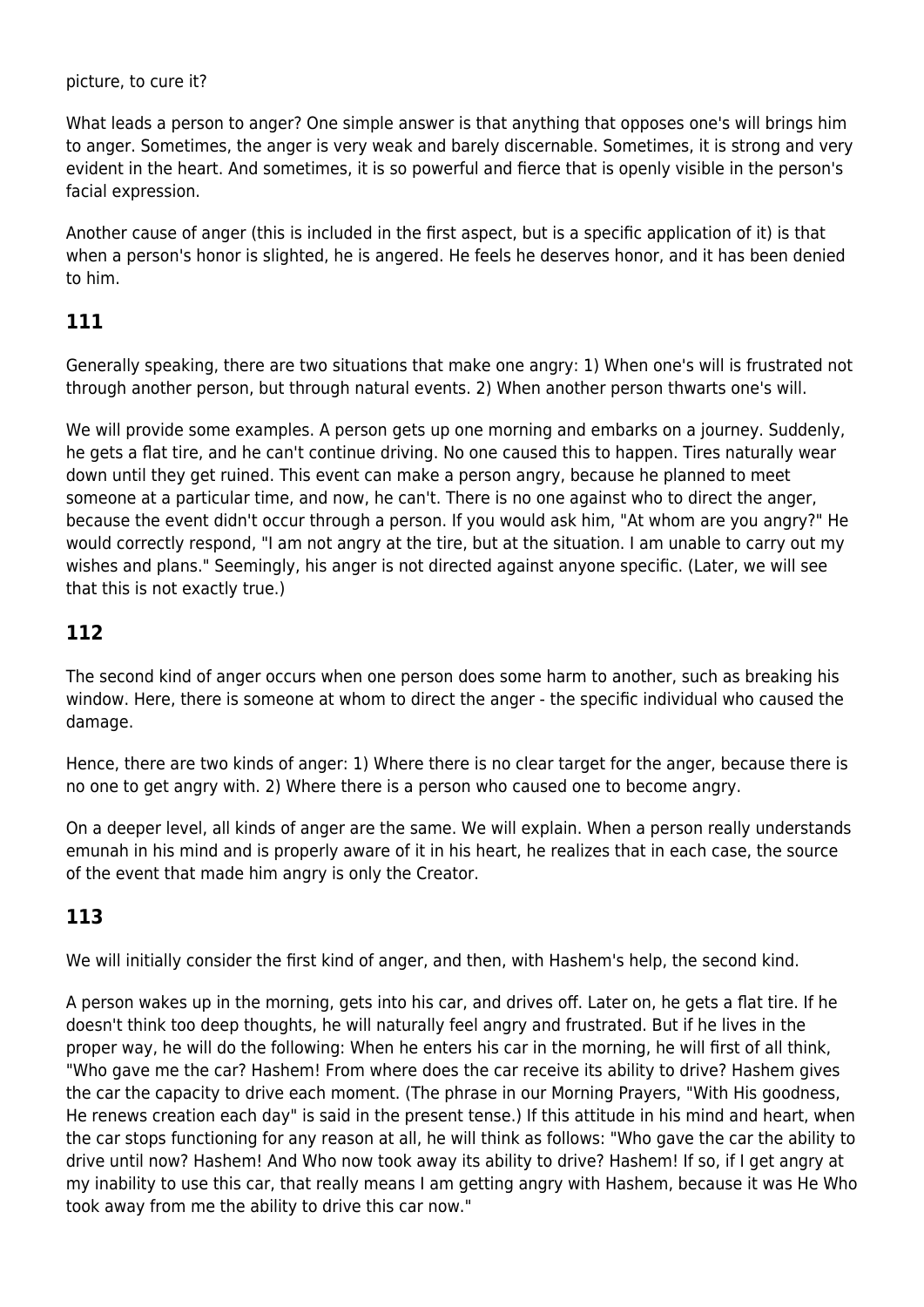## **114**

However, many people live with a superficial outlook on life and do not keep in mind - all the more so, in their hearts - that Hashem alone provides the ability to use a car at each moment and it is He Who constantly guides their life. When such people encounter some problem on the road, they will find it extremely difficult to suddenly remind themselves that Hashem alone guides them. Hashem was not in the center of their thoughts before the problem surfaced, and as a result, anger will surface.

But if one constantly remembers that Hashem controls everything with precise Providence, then even when it seems that his journey was unsuccessful because there were hold ups on the way, he will remember in his mind and feel in his heart that: a) only Hashem has led him until now; b) only He is delaying him now, as there is no other cause. He will understand that the present hindrance is from Hashem.

#### **115**

An almost identical episode to this appears in the Torah. There, of course, it is not talking about a car, but about a donkey. Bilaam was going on his way, and his donkey crouched down and prevented him from continuing. Bilaam thought that the donkey had chosen to stop him, but that was not at all the case. The donkey did not stop of its own free will, but through an angel, a messenger of Hashem. In other words, the fact that it stopped and did not continue was a direct result of Hashem's will. But since Bilaam did not understand this, at whom did he get angry? At the donkey! When he later understood that the hindrance was from Hashem, he saw that there was no one at whom to be angry.

If a person would always think in this manner, he would realize that there is no reason to get angry at physical things, because everything is from Hashem. He will realize that if he gets angry at the cause of disturbance, he is getting angry with Hashem, and he certainly wouldn't want to do that. He will realize that his life is a constant interaction with the Creator, and he will direct his attention toward Hashem, remembering Who he is dealing with. He will not give any attention to the many intermediary factors, but to He Who stands behind everything - Hashem Himself.

### **115**

Once a person has come to realize intellectually and feels in his heart that every single event comes only from Hashem, he must think more deeply about this. Does this act of Hashem stem from His love, or, chas veshalom, from hatred? Clearly, Hashem loves every person very much, with a love that transcends the kind found in created beings, a love whose essence can only be present in the One Gd.

[Here is a simple example: Someone gets drunk on Purim, and wants to drive a car. His father tries to convince him that it is very dangerous, but the son doesn't listen. The father tries to take away the car keys, but he is unsuccessful. When he sees that the son is about to drive away, he goes and lets the air out of the tires. The son realizes that he cannot drive, and begins to scream, "Father, what are you doing to me?" The father doesn't answer, because the son will not understand him then. The son dejectedly returns to the house and falls asleep. The next morning, he barely remembers what happened, and asks his father about the previous evening's events. When the father tells him what happened, the son hugs and kisses his father, saying, "Thank you for saving my life!"]

Similarly, a person must clarify to himself that the event in question occurred through Hashem, as a result of His love toward him. That being the case, it undoubtedly was for his benefit. Although the benefit and the love are not immediately apparent, he must accept in his mind and feel in his heart that the event occurred as a result of Hashem's deep love for him. The entire event was only for his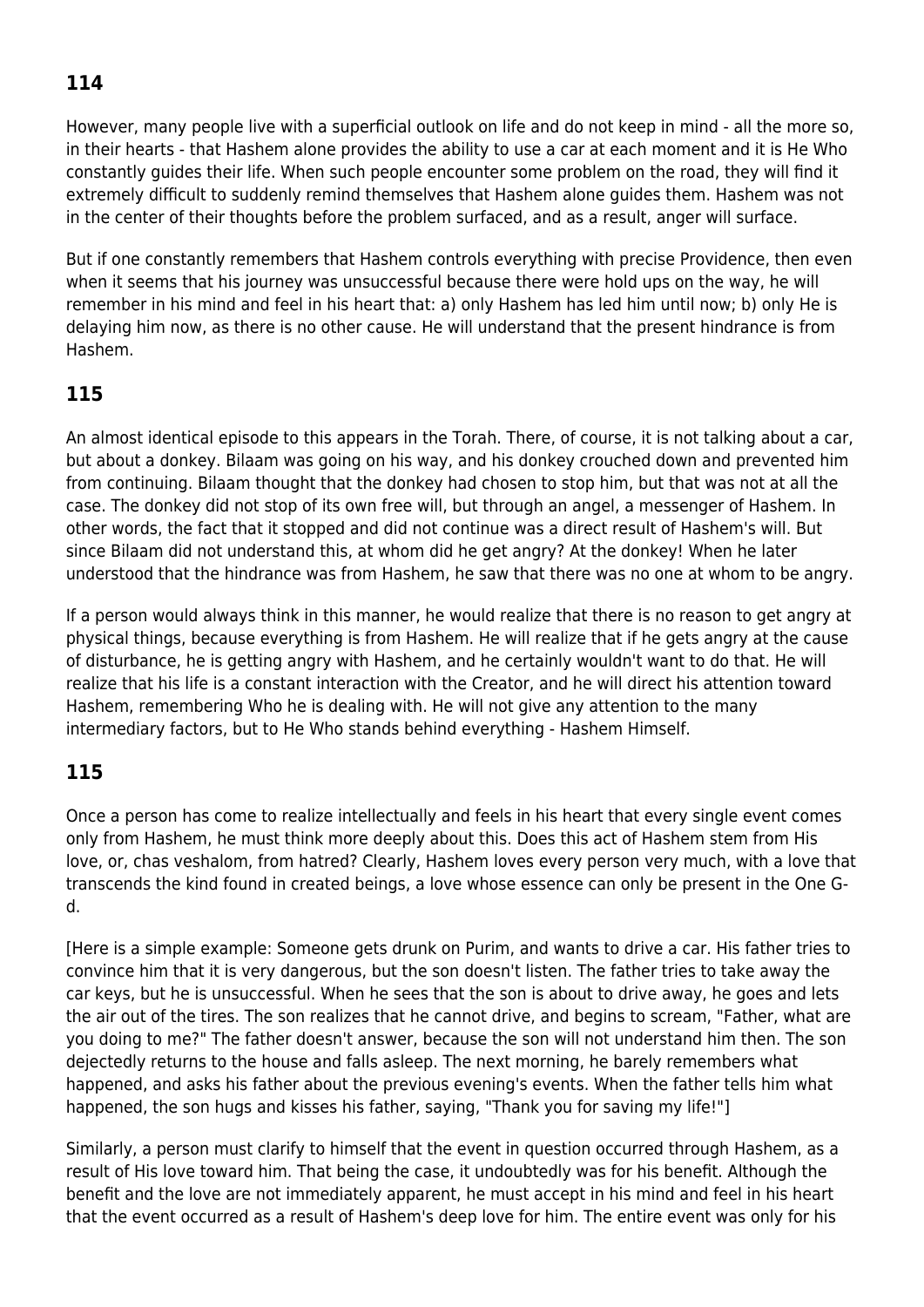benefit, even though he does not sense the nature of the benefit.

### **117**

Once a person realizes and feels that every single incident that occurs to him flows from Hashem's deep love entirely for his benefit, there is no place for anger. Anger arises when someone offends a person or tries to harm him, or the likes. But if the act is entirely positive, devoid of evil, and results from Hashem's deep love, what place is there for anger?

#### **118**

We will summarize what we have discussed so far. The first stage is for a person to know and feel that Hashem alone causes each event. The second stage is for the person to know and feel that Hashem loves him very much. The third stage is to know and feel that Hashem is the only One Who knows what is truly best for a person. If He put the person into this situation, then His infinite wisdom has determined that this was the best way to benefit the individual at this time.

Sometimes, the yetzer hara tries to fool a person and puts the thought into his head: "True, this was totally for my benefit, but why couldn't Hashem have benefited me in a different way, in a way that I could see even with my physical eyes that this was good?" You must believe, understand, and feel that Hashem knows everything. His infinite wisdom has determined that this was the only way to benefit you at this time.

#### **119**

Once a person has internalized this concept, he will not get angry over any event that happens to him. Not only that, but he will even be happy about it. Chazal refer to, "those who rejoice even when suffering" (Shabbos 88b). This comes from a clear recognition of Who was the cause of the event, and why He caused it.

When a person understands this and feels it with all his heart, there can be no place for anger, only for joy. If his heart is not filled with joy, and certainly, if there is still room for anger, his emunah is obviously not pure enough.

This is a person's avodah - to fully internalize these ideas of emunah into his heart. The first step is to give it a lot of thought. The next step is to speak about it often, repeating the concepts time after time. He should say to Hashem, "I know that You caused this event, I know that You love me, and I know that this event was totally for my benefit. Enable me to feel all this." A person should repeat such words thousands of times, and even more, until he really feels them properly in the depths of his heart.

#### **120**

Even if a person fails and does become angry, he should not get upset about that. [He should think back how he began the day, and realize that he was not sufficiently aware of Hashem's guidance.] Then, he should go back and instill in himself the emunah, many thousands of times. This should be done both before an unpleasant situation arises, and during such situations. He should go back and infuse these words in his heart incessantly, without being disheartened by failures. If he perseveres with this, despite the failures and setbacks and is not overwhelmed by them, Hashem will certainly grant him the privilege to acquire pure faith in his heart.

[It is essential for a person to keep a daily account of his spiritual growth. This is particularly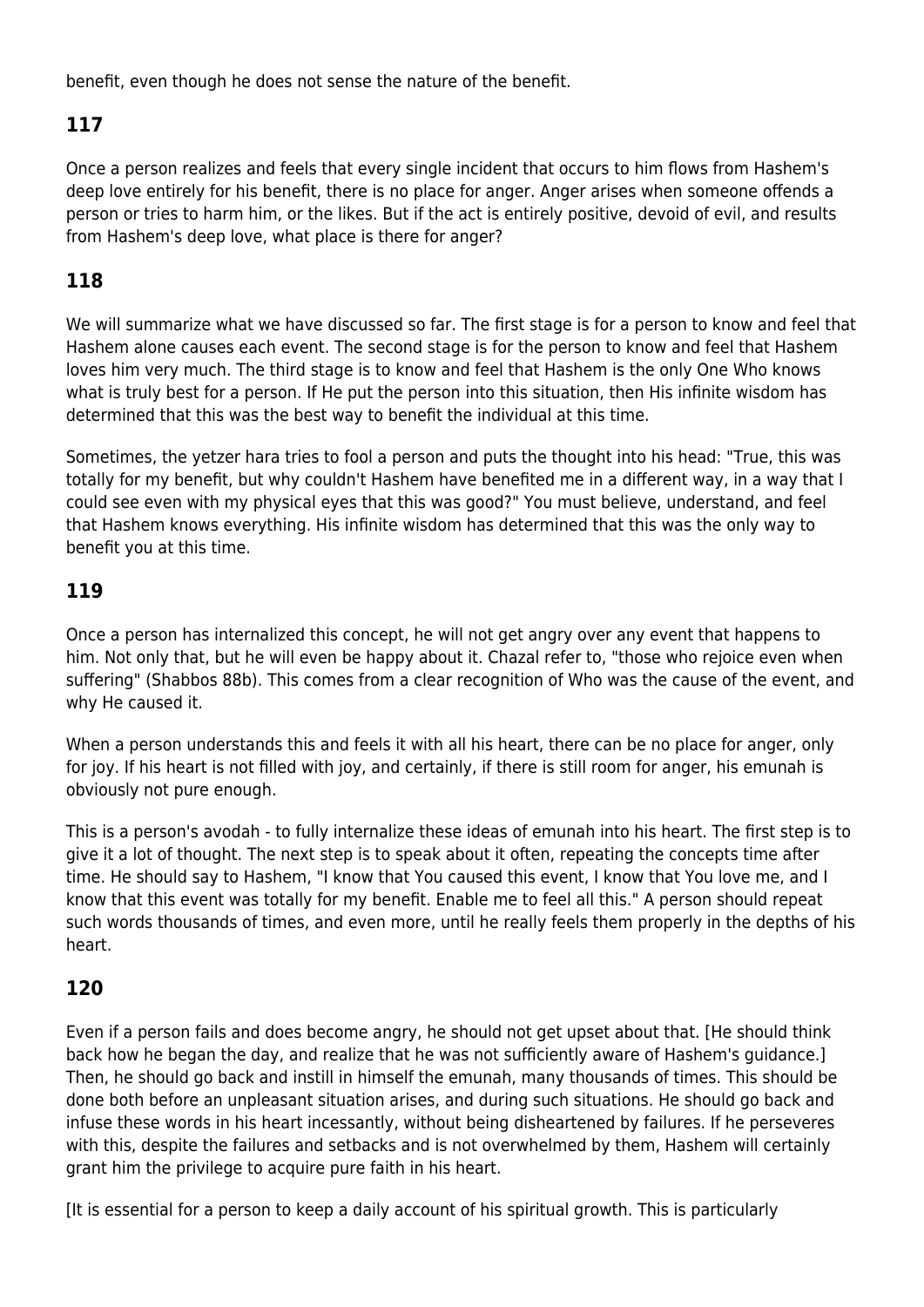important when one is working on anger. One must check if he became angry that day, identify that it was a result of a lack of emunah, and commit himself to improve. This will have a very positive effect.]

### **121**

We have described, so far, how to deal with anger that comes through an event that doesn't involve another person. Now, with Hashem's help, we will discuss anger that is aroused by the behavior of another person.

We have already mentioned that this is a very difficult situation, because when another person is not involved, it is clear that one cannot really get angry at the rock that one tripped over, or the tire that burst, or whatever it was. The person understands (if he is worthy) that it came from Hashem. But when another person makes one angry, one is apt to think that since that person has free will, the event was not decreed by Hashem, but is a result of that individual's free will. It is natural to be inclined to become angry with that individual who chose to harm him.

### **122**

There is a well-known incident that happened in the beis din of the Beis Halevi (Rav Yosef Dov Soloveitchik; 1820-1892 C.E.). A butcher once came to him with a question about the kashrus of an animal, and he ruled that the meat was forbidden. The butcher calmly accepted the decision, in spite of the financial loss this ruling caused him. Some time later, this same person came before the Beis Halevi to resolve a financial dispute between him and another man. After the Beis Halevi ruled against him and in favor of his opponent, he became enraged. The Beis Halevi commented that even though the man lost more money as a result of the first ruling, he didn't have anyone with whom to get angry then, because the animal was not his opponent. But in the second case, there was someone to blame, and this stirred up hostile feelings.

### **123**

There are two issues when the anger-provoking situation is caused by another person: 1) It appears that the other person chose to hurt him. 2) The very fact that there is another person involved draws one into a fight, due to feelings of pride and honor. This can only be corrected through pure, clear emunah. When a person lives with true emunah, it makes no difference if he was harmed by a rock, water, a person, or anything else. Only a lack of clear emunah creates these distinctions and incites anger.

### **124**

The Zohar points out that when a dog is struck by a stick, it runs after the stick and tries to bite it. This is because the dog is unaware that the real cause of the blow was not the stick, but the person holding it. People make the same mistake. They fail to realize that any time a person serves as an intermediary to bring about an unpleasant occurrence, he is only a stick in Hashem's Hand.

One must identify the true source of an event. It is not the stick, but Hashem. Sometimes, this stick appears in the form of a rock, sometimes as water, and sometimes as a person. The common denominator, though, is that they have the same origin - Hashem Himself.

When David Hamelechwas cursed by Shimi ben Geira, his reaction was, "Hashem told him to curse" (Shmuel II 16:10). This is the foundation of emunah - "Hashem told him to curse." Similarly, we may say that Hashem told him to hit, Hashem told him to break, Hashem told him to embarrass. Although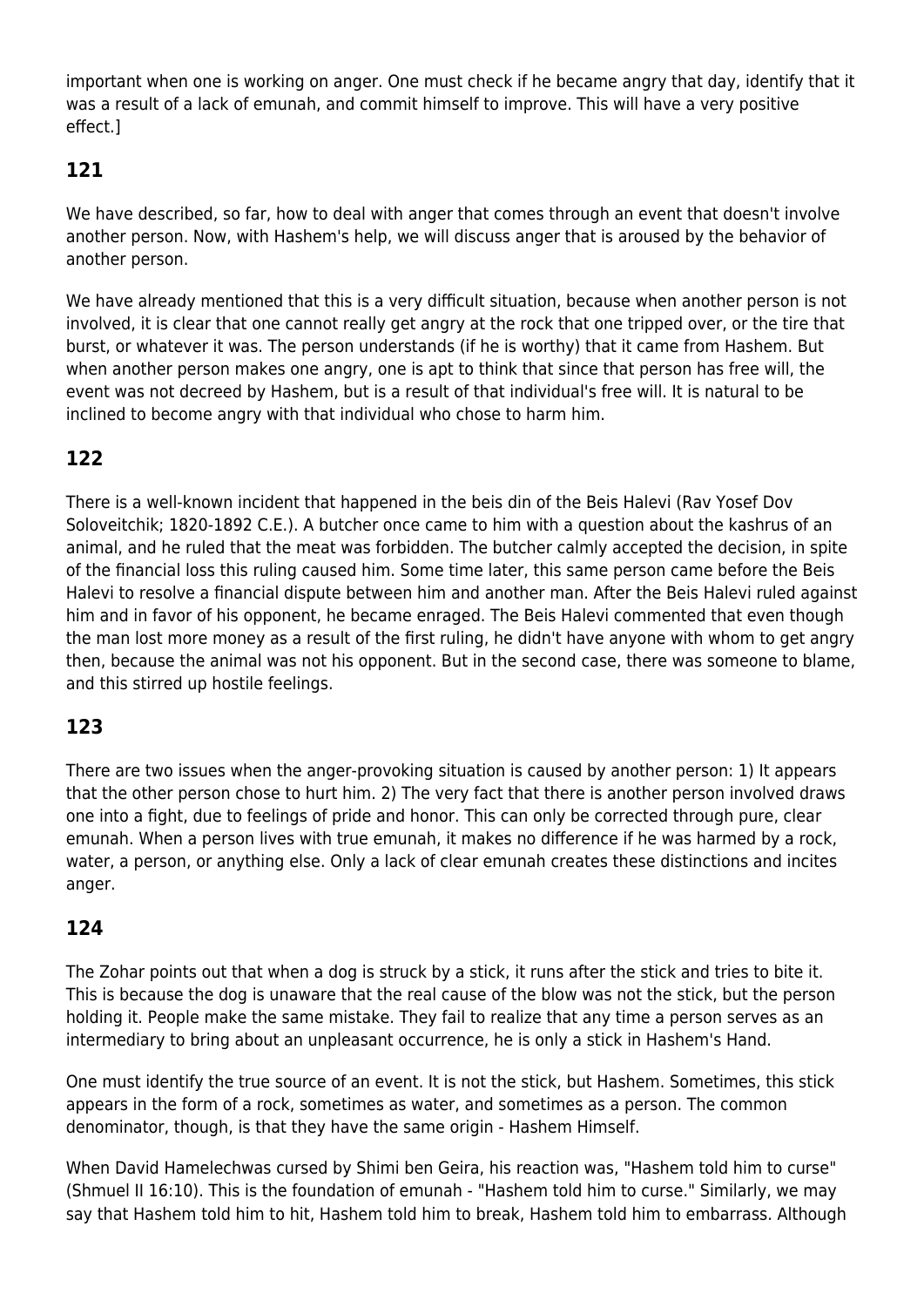these examples are not found in the Torah, a wise man will extract the message from "Hashem told him to curse," and understand that the proper approach should be nothing other than "Hashem told him."

### **125**

One must understand the inner structure of creation. There are two ways a person might view the world: 1) The world is comprised of inanimate objects, plants, animals, and people. This is a superficial approach, because the person is only looking at the external aspect of creation. 2) We say in the Morning prayers: "You existed before the world was created, and You exist now that the world has been created." Why did Chazal reveal this fact to us?

Clearly, any time Hashem caused some knowledge to be revealed to man, he must need it for his avodah. If so, this must also apply with regard to the statement, "You were the One before the world was created, and You existed now that the world has been created." Chazal revealed to us a new perspective on creation. We should not just focus on the perspective of seeing the inanimate objects, plants, animals, and humans, which is the perspective of after creation. We must learn to live even now with the perspective of "before the world was created." This is a deeper view of life, and provides an inner, true perspective of the essence of all created beings.

### **126**

This is the explanation: When a person sees an inanimate object, a plant, an animal, or a human as a separate entity - which is the perspective of after creation - no matter what his form of contact is with it, he relates to it as an independent entity. This can lead him to anger, thinking that a certain person committed a particular wrong against him. But if one always has the perspective of, "You existed before the world was created," he finds Hashem in everything. He doesn't view the inanimate object as something independent; he senses Hashem's energy in it. The same is true with the plant, the animal, and the person. Therefore, he never really deals with the created being, but with Hashem. He senses that the entire physical world is a garment with which Hashem has disguised Himself, so to speak. He does not bother himself with the garment, but with the underlying essence, which is Hashem. Therefore, whenever something happens, he sees only Hashem, Who is the real cause of all events.

This outlook on life will totally change a person. He will escape from the superficial state of seeing only created beings and connect to a deeper state of sensing the Creator. His only involvement will be with Hashem. (This is the depth of Chazal's comment that when Esther said, "May the king come" [Esther 5:4], she had in mind the King of the World. That was how she lived - seeing Hashem in everything - and her entire focus and communication was only with Him.)

### **127**

You should understand that this perspective is the true way to look at creation. When one views the objects of creation as separate entities, their value is lowered, because the sole importance of anything is measured by its degree of G-dliness. Other ways of assessing value that are commonly employed in this world are definitions that come from the world of falsehood. The truth is that each thing is as great as the G-dliness it reveals. When one has the deeper perspective of seeing the Gdliness underlying an inanimate object, a plant, an animal, or a human, he elevates them from the state of ordinary creations to the state of being creations connected to Hashem, in which there is a revelation of G-dliness. This is the entire value of any created being: the degree to which it represents and reveals the presence of Hashem.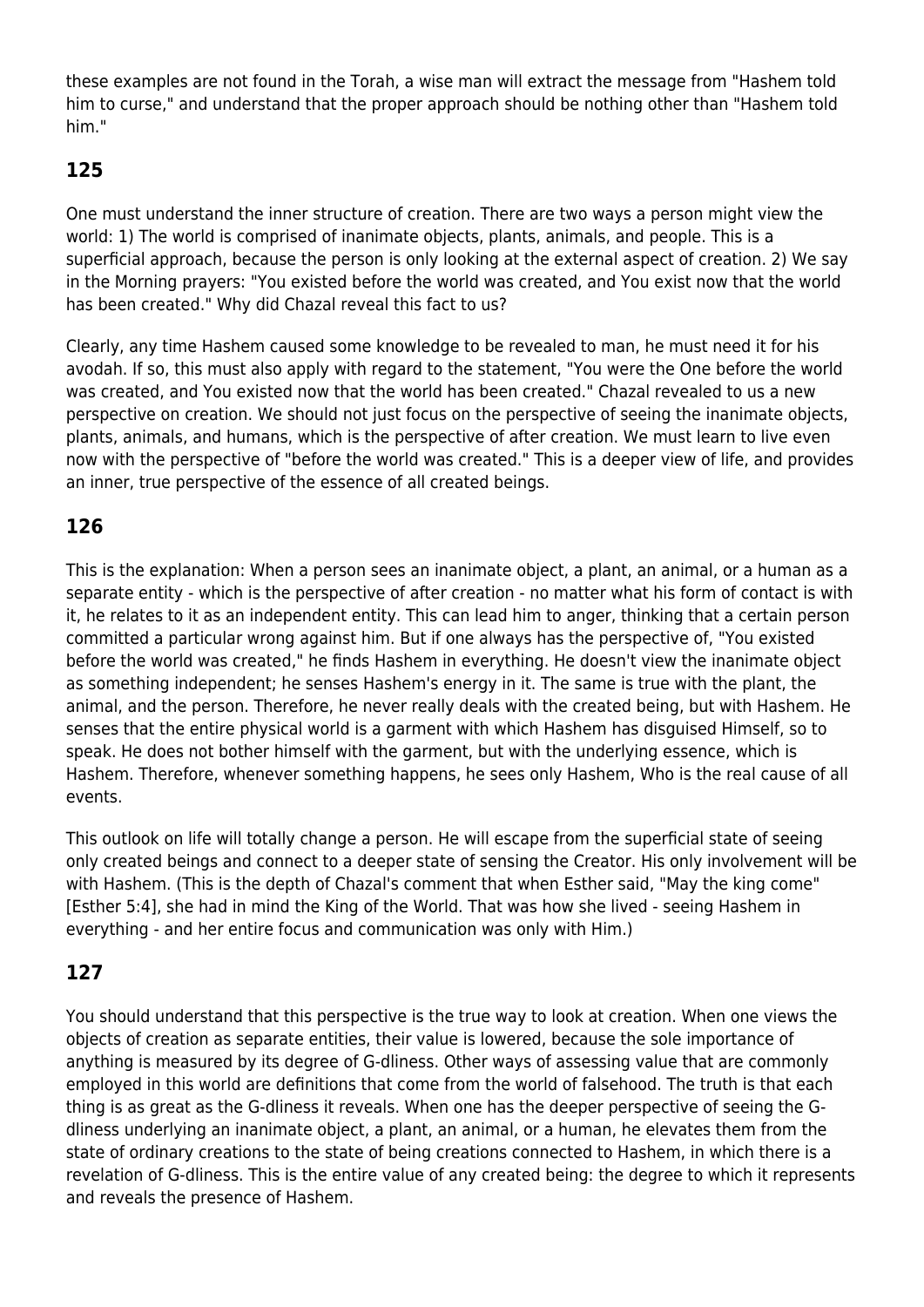## **128**

When a person merits to maintain the perspective of "before the world was created," within the present state of "now that the world has been created," he can become close and attached to Hashem even while interacting with anything in creation., The physical world does not become a barrier between him and his Creator. This is achieved when the person mentally removes the outer form of the object and sees Hashem's presence in everything (note: we are not referring to the specific spiritual energy of the object, but to the ultimate common source, which is Hashem). In this manner, he will never be connected to the events and acts of the physical world, since he realizes that they are not involved at all in the interaction. In this way, he will totally disconnect from physical entities, their actions, and the results of their actions. Furthermore, by removing their outer form and exposing their inner essence, which is Hashem, a person is able to connect with Hashem through any event. We have elaborated on this somewhat, because it is a fundamental understanding of the inner essence of life and connecting to Hashem.

### **129**

When a person has the privilege to understand and internalize this concept, he achieves a powerful bond with the Creator, for there is nothing to separate between him and his Creator. He relates to the inner essence of each thing, which is Hashem's light, and thus, the outer form of things do not block him from deveikus to his Creator. This person can connect to Hashem not only while learning Torah and performing mitzvos. He lives according to the passuk, "In all your ways, you must know Him (da'ehu)" (Mishlei 3:6). Literally in everything he does, he knows (yode'a) Hashem and is attached to Him (yediah means connection and deveikus, as is known).

This is a person's avodah - to reject the superficial outer appearance of the world around him and to cleave at all times to the inner essence, which is Hashem. This includes a clear awareness of Hashem's existence and His Providence, as we explained before. By acquiring this way of life, a person escapes the world of separateness, and joins Hashem's world: "Hashem is One and His name is One" (Zechariah 14:9), becoming a member of the people "who acknowledges Your oneness" (Hoshanos). The purpose and endpoint of this stage is total deveikus to the Infinite. Each person should strive to achieve this to the best of his capabilities.

### **130**

Once a person has reached the level where his emunah is strong, and he sees Hashem's guidance in everything he does, he should enter the world of tefillah. We intentionally use the term "world" here. This is because tefillah is not merely a matter of reciting three prayers a day. Rather, a person must enter the "world of tefillah". Life with tefillah is an entirely different kind of existence. David Hamelech said, "and I am tefillah" (Tehillim 109:4). He was always involved in tefillah; he lived in the world of tefillah. When a person lives in this world of tefillah, he will not allow even fifteen minutes go by without turning to Hashem in prayer, whether in thought or verbally. The first thing to understand is that tefillah is an entirely different way to live, not merely a detail that applies at specific times in the day.

### **131**

We will explain. A sincere Jew lives in a way that ensures he is with Hashem throughout the day: his Torah is with Hashem, his mitzvos are with Hashem, and so on.

What binds the person to Hashem throughout the day is tefillah. The real purpose of tefillah is to bring a person to a state in which he is always close to Hashem. When we understand that this is the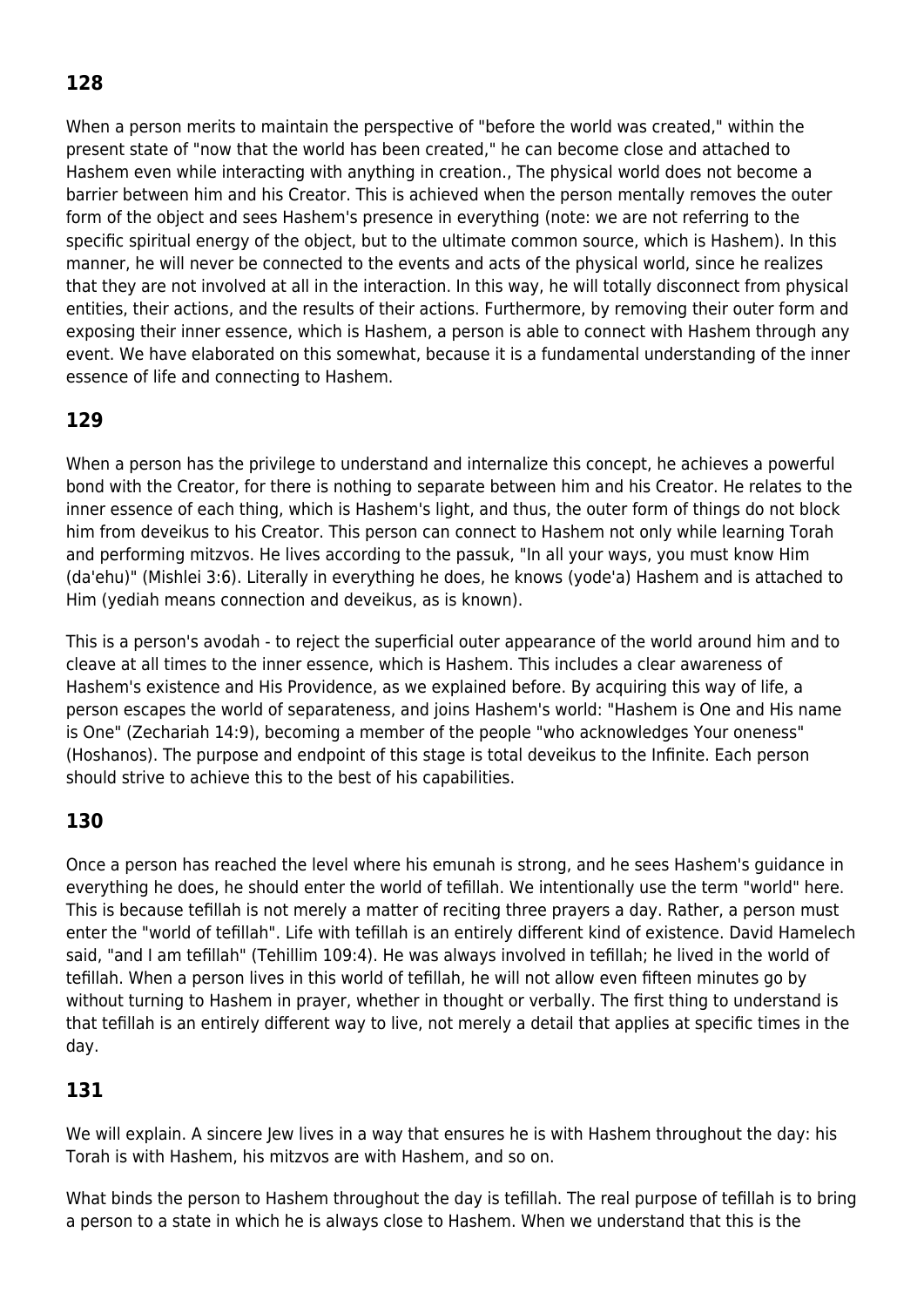purpose of tefillah, it becomes clear that tefillah cannot be limited to three or four times a day. If that were the case, the main point of tefillah - the constant connection to Hashem - would be lacking. If it only takes place during a small part of the day, how could it generate a bond that lasts throughout the entire day? Clearly, some form of tefillah must be present all day (as described later). Of this, David HaMelech said, "and I am tefillah." His entire being was always involved in tefillah.

### **132**

If a person does not remember Hashem during the day, how can he turn to Him at all times? If he does not even remember Him, he will certainly not daven to Him.

Therefore, it is clear that first of all, a person must remember Hashem throughout the day, as explained above in detail. Furthermore, even if a person remembers Hashem, but does not remember His constant Providence over each thing every single moment, why would he turn to Him for help? After all, he doesn't presently remember and feel that Hashem is the sole address to turn to for help in all areas.

Therefore, it is clear that to embody, "and I am prayer," one must first have a constant awareness of the Creator and be constantly cognizant that there is a "Manager of this palace" (Bereishis Rabbah 39:1), Who is the only Master over each and every detail.

### **133**

When a person goes through his day thinking and feeling that the success and failure (chas veshalom) of all his endeavors depends only on Hashem, his mind or his lips will murmur a prayer to Hashem for success in his endeavors, before and even during each act.

We will provide some examples: A person is about to daven Shacharis. From many years of experience, we know that it is very difficult to pray with proper intent. Who can help a person with this? Certainly, one should try to maintain proper focus to the best of his ability, but without Hashem's help, he cannot succeed.

Chazal have already stated, "Each day, the yetzer hara opposes a person anew; without the aid of Hashem, the person cannot be victorious (Kiddushin 30b). Consequently, a person cannot succeed in having the proper thoughts during his prayers relying only on his own abilities. Who can help him? Only Hashem!

If a person is wise, he will turn to Hashem and beg Him for the privilege to daven with proper intent. Likewise, if during the tefillah, he encounters difficulty in concentrating, he should pause a moment and daven to Hashem, either mentally or verbally (depending on the situation),to help him so that he can resume proper tefillah.

#### **134**

Here is another example: When a person is about to begin a session of Torah study, he must understand that without Hashem's help, he will not be able to grasp the truth. The Torah is loftier than human intellect. In the sefarim hakedoshim, it is referred to as sechel nivdal, "a separate intellect," because it is separate and elevated above human intellect. Therefore, it is clear that there is no way for a person's mind, which is merely human intellect, to understand the depth of the inner truth of the Torah. That being the case, how can one hope to understand the holy Torah properly? This can only happen with help from Hashem, "for Hashem gives wisdom, from His mouth come knowledge and understanding" (Mishlei 2:6).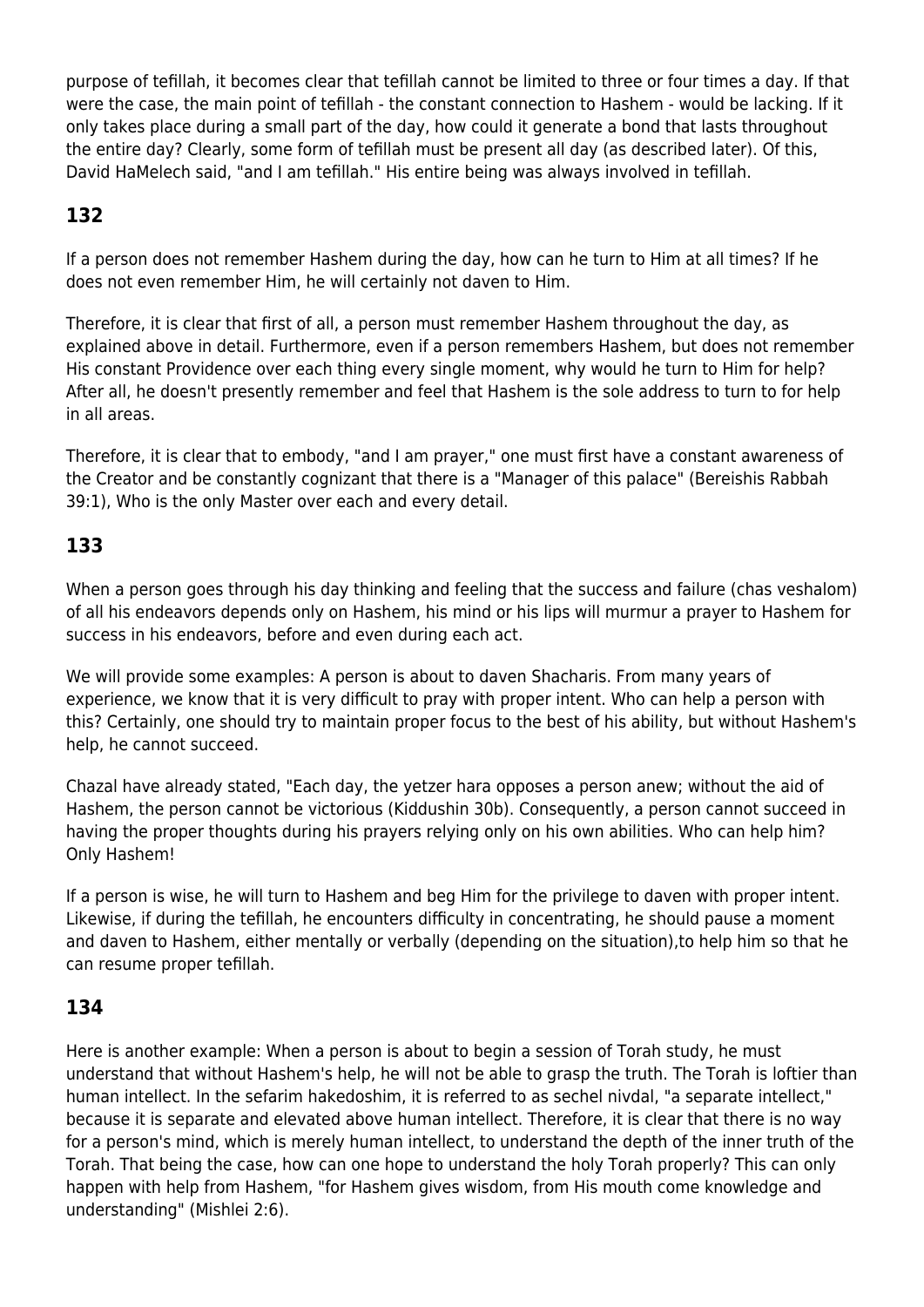Therefore, when a person realizes that left to his own resources, he cannot understand the Torah, and success can only come through Hashem's help, he must pour out his heart in tefillah to Hashem (in his own language) that he should have the privilege to grasp and discover the truth of our holy Torah. Before a person begins to learn, he should beg Hashem for the ability to understand the holy Torah properly. Also, while he is learning, any time he is faced with a question or something he doesn't understand, he must naturally turn to Hashem and beg for the privilege to understand the matter at hand.

A person who learns Torah in this manner, attaches himself to Hashem even while learning, and his Torah and tefillah are connected. If he doesn't do this, and forgets about Hashem because he is immersed in his studies, there is a danger that even when he has finished his learning session, he will, chas veshalom, forget about Hashem. Therefore, the proper way is to do as described above when learning Torah. In this way, his Torah will be attached to Hashem, and will attach him to Hashem. It will not, chas veshalom, distract him.

This is not some new concept which we have invented; it was the way of our master, the Chazon Ish, as is recorded is his biography. Any time he would come across a question or something difficult to understand, he would go a corner of the room and pour out a whispered prayer before Hashem, asking to be able to understand the matter properly.

Of course, you don't need to go into a corner. Each person should act according to the needs of his soul. You can certainly do this in front of the sefer, turning to Hashem with your mouth or mind, asking Him to help you understand the holy Torah. (Incidentally, besides tefillah during learning, which can bind a person to Hashem, each time one has the privilege to understand a Tosafos and the like, he should briefly thank Hashem at the end of the piece. He might say, "Master of the World, I thank you so much for enabling me to understand this Tosafos." In this manner, he will bind himself to Hashem the entire time he is learning. This is a wonderful suggestion for achieving true deveikus to Hashem.) A person should accustom himself to ask Hashem for understanding before learning, while learning, and after learning. He should ask to be able to remember the material and to have the privilege to learn in the future. If a person does this on a regular basis, he will achieve something really great, with the help of Hashem. He will understand the holy Torah, and also attain deveikus in the process.

### **135**

Here is another example: A person goes to a store to purchase a table, a set of chairs, or the like. We described above how before and during a purchase, one must awaken the emunah that Hashem has determined which item he will purchase. In addition, before purchasing any such item, one must turn to Hashem and express all his thoughts: he needs a new table, and plans to buy one, he is going to try to find one in a particular store, and any other matters. He should spell out every single detail before Hashem. Then, he should ask Hashem to guide him in the proper way, so that he will buy the right table, he should not have to trouble himself too much, he should succeed in guarding his eyes from improper sights on the way, and also on, any other matters relevant to the purchase of that table. That is to say, he should relate to Hashem all the aspects of the purchase and ask for help in all of them.

### **136**

Any person working on himself will understand that these are only examples., A person must gradually train himself to daven for success during all of his endeavors. (This must be approached gradually because "if you grab too much, you have nothing" [Yoma 80a] and anyway, it is pointless to move too fast, because this is a matter of the heart, and the heart cannot make radical changes